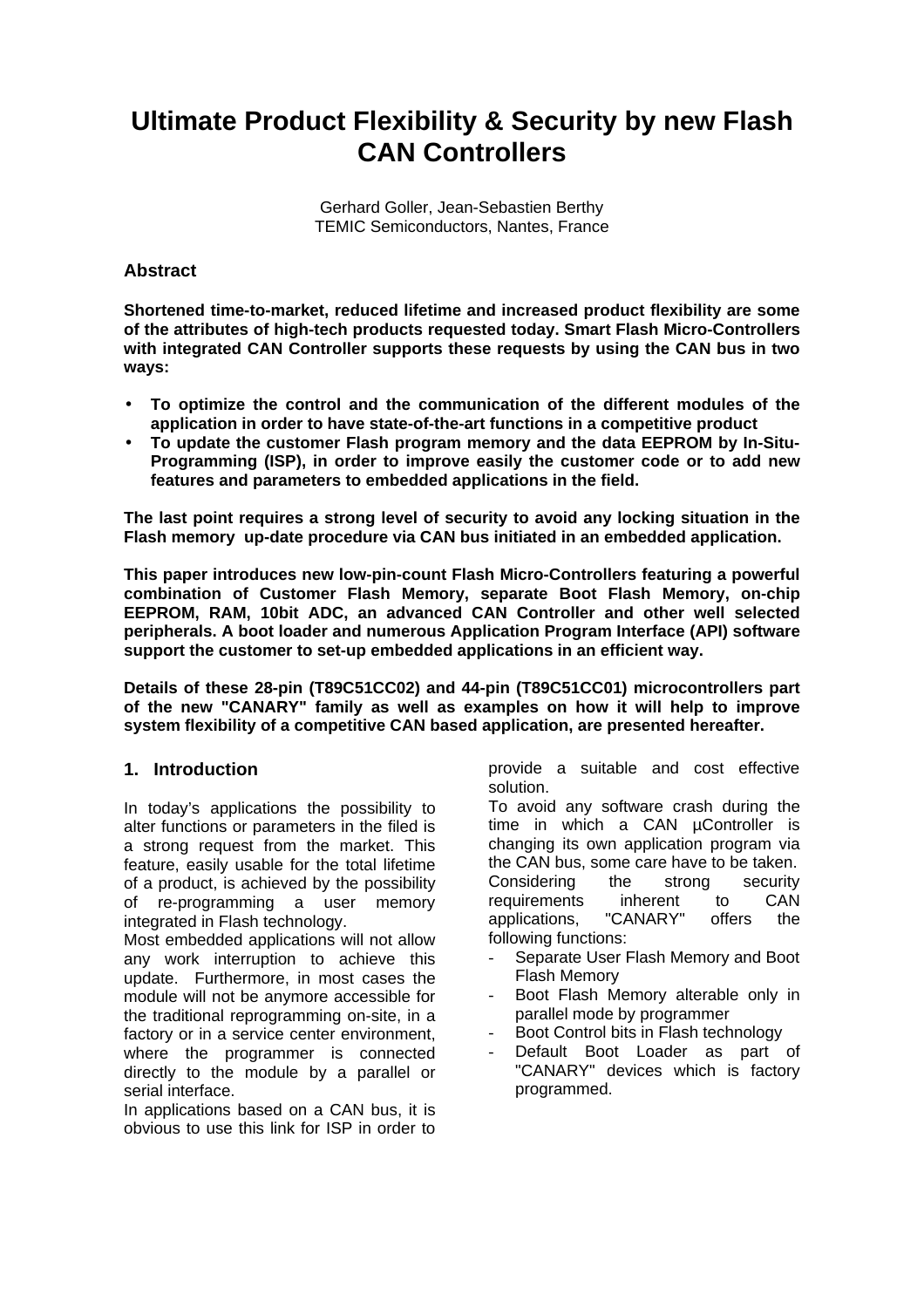# **2 . Canary Architecture**

The T89C51CC01 micro-controller is a member of the TEMIC C51X2 family. This X2 core allows to double the internal execution speed with same external frequency. So, by reducing the crystal frequency of the controller by half, power consumption and EMC are reduced. Extra EMC reduction is also obtained by disabling the ALE signal by software.

T89C51CC01 works at 20 MHz crystal frequency in X2 mode which is equivalent to a 40 MHz Crystal frequency on standard devices.

# **2 . 1 . Functional Block Diagram**

Three independent non-volatile memories are integrated into the T89C51CC01 chip: a 32 Kbytes Program Flash memory, a 2 Kbytes Boot Flash Memory and a 2 Kbytes data EEPROM (Figure 1). This dxevice includes also a 1.2 Kbytes RAM.

The CAN bus is controlled by a powerful CAN controller including the CAN2.0A/B core and a unique programmable mailbox buffer of maximum 120 Bytes.

Added to these features, the microcontroller provides a set of peripherals such as a five channel Programmable Counter Array (PCA) including a Pulse Width Modulator (PWM), high-speed output, timer/edge capture and watchdog function, a full duplex UART, three 16 bit Timers, a dual Data Pointer, five ports with 34 I/Os, a 14 sources – 4 levels interrupt controller and a separate 21 bits Watchdog.

# **2 . 2 . CAN Controller Functions**

The T89C51CC01 2.0A/2.0B CAN Controller handles 15 independent communication channels where each channel can be dedicated to some of the five following functions :

- Reception channel
- Transmission channel
- Receive buffer channel



**Figure 1** : T89C51CC01 Block Diagram

In order to allow communication with the analog world, a 10-bit, 8 channels Analog Digital Converter (ADC) is also implemented.

- 2.0A or 2.0B mode
- **Disable**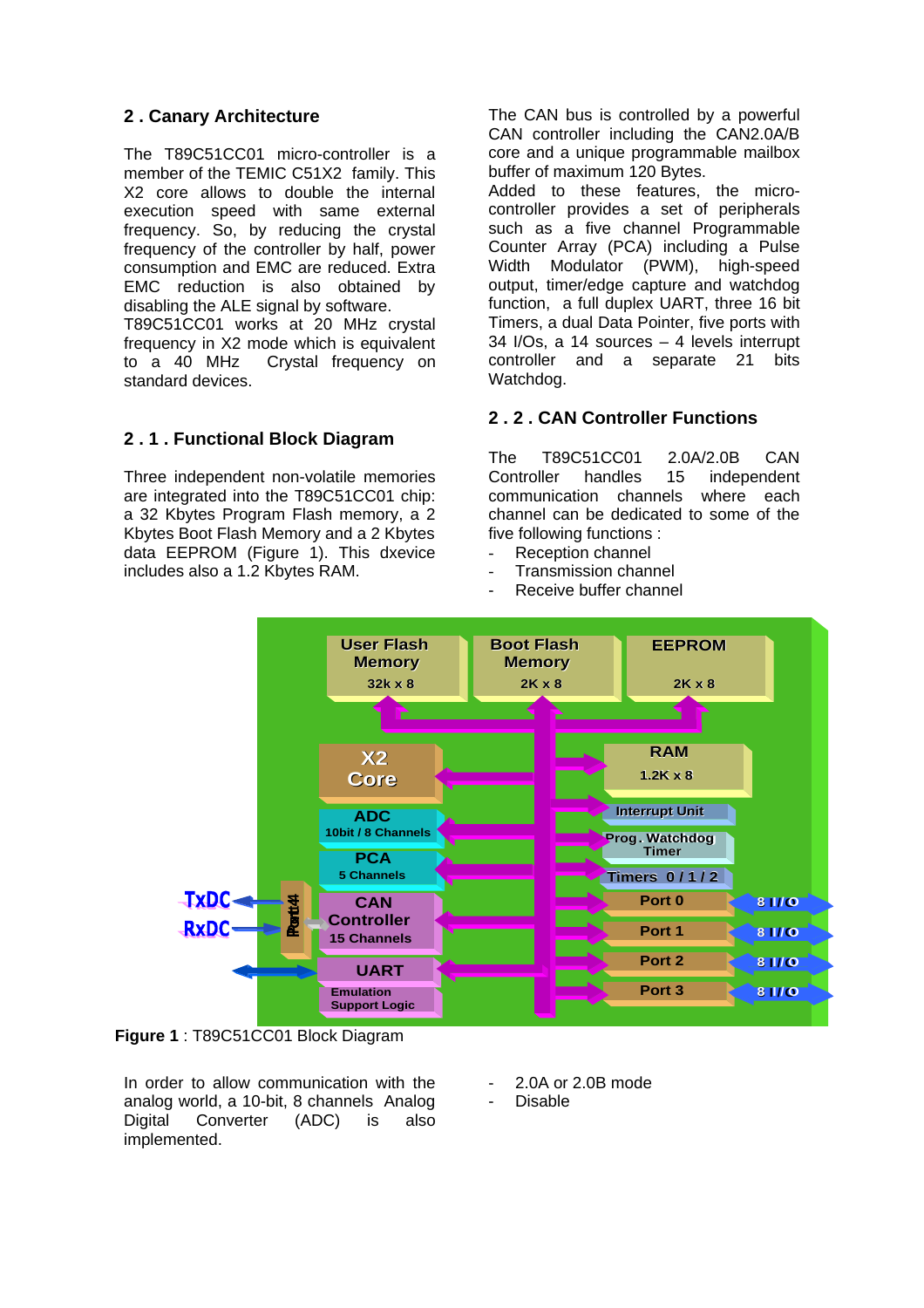Each channel can be part of the 120 Bytes Receive Buffer, even in a non-consecutive sequence. All these buffers may be allocated dynamically to one or several channels. Priority in Reception and Transmission is always given to the lowest channel number.

A 20 bytes wide register is associated to each channel:

- 8 byte data
- 4 byte ID Tag
- 4 byte ID Mask
- 2 byte Time Stamp
- 2 byte Status, Control & DLC

A pagination system including 34 SFRs (C51 Special Functions Registers) allows easy access to all the 300 byte (Data 120 byte & Control 180 byte) of the CAN controller registers. All actions on the channel window SFRs are reflected to the corresponding channel registers (Figure 2).

The T89C51CC01 CAN Controller functions are allocated dynamically and can be changed on the fly. This allows to adapt the channel function to the actual application requirement.

In addition to this powerful set of channel functions, the T89C51CC01 CAN Controller supports

- Self Test Mode
- Listen Only mode
- Readable Error Counters
- Error Capture
- Auto Baud (Hot-Plug-In)
- Automatic Reply after reception of Remote Frame
- **-** Time Triggered Communication
- Single shot transmission (no repeat in case of transmission error)
- 16 bit CAN timer with Int at overflow
- 16 bit Time Stamp Register per Channel
- Time Stamp Register trigger at EOF or SOF.

#### **2 . 3 . CAN Controller Handling**

After selection of the channel by the CANPAGE register all parameters, identifiers and configuration data are transferred from the SFRs to the corresponding channel registers. Each write or read access to the Message Data Register will auto-increment the mailbox pointer. An access to a pre-selected data byte is possible by locking the autoincrement mechanism and pre-setting the mailbox pointer, also located in the CANPAGE register.



**Figure 2 :** CANARY CAN Controller mail box concept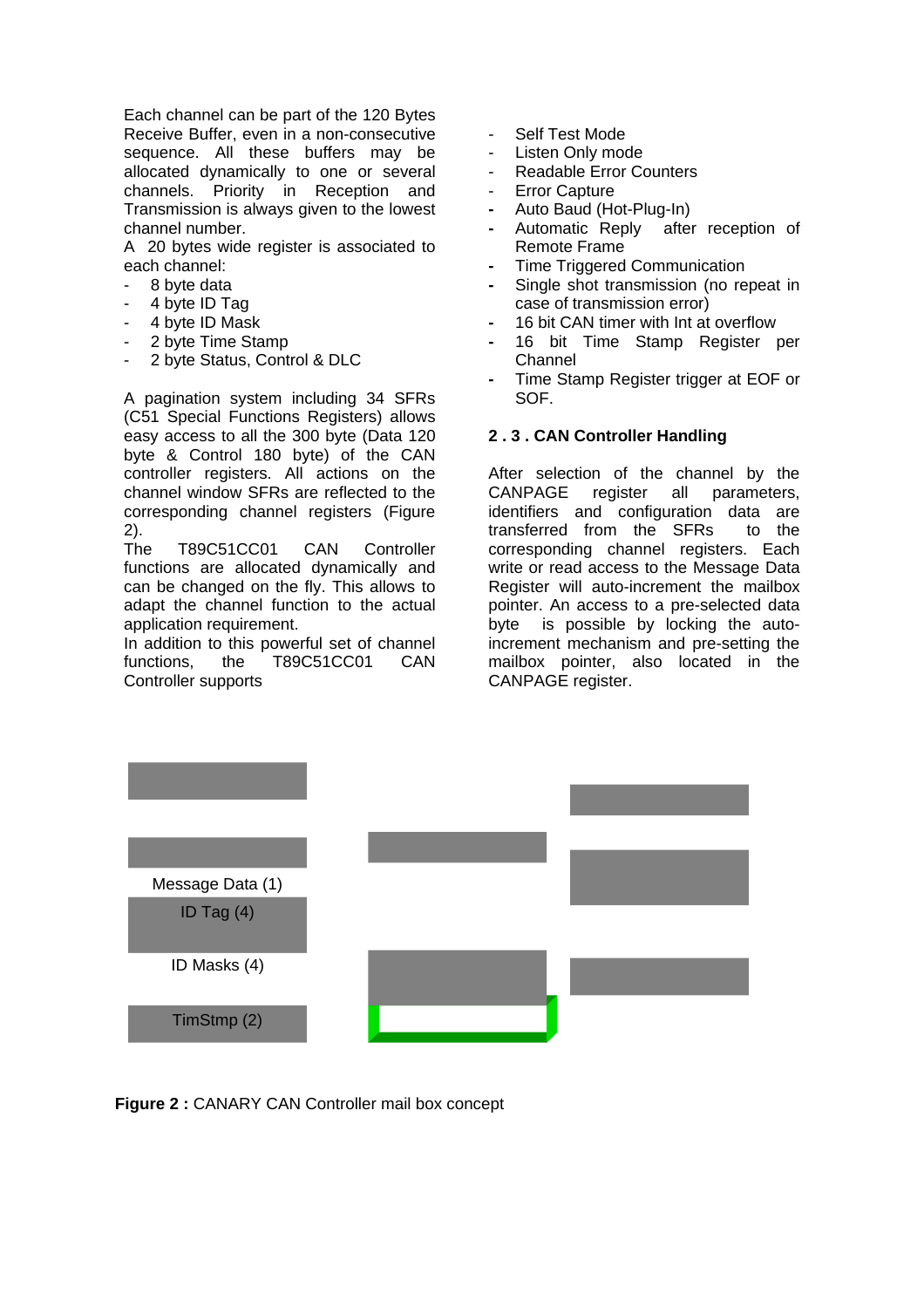The mailbox includes a standard RAM dedicated to each channel. In most cases, it's not necessary to transfer the received messages into the standard memory. Most calculations or tests can be executed in the mailbox area. The

messages to be transmitted can also be built directly into the mail box.

Multi-frame messages can be received easily by using the receiver buffer mode on several channels (up to 15). The frames with an identical identifier will be stored in the reserved channels using an incremented order. Whenever a message is longer than the programmed buffer size, an interrupt is generated. By using an independent receiver channel with the same identifier on a higher channel number, no data may be lost (Figure 3).

A set of API are available in order to handle the interactions between µController and CAN Controller.

## **3 . ISP On-chip Functions**

In order to improve system security and to reduce overall application size, T89C51CC01 has three on-chip nonvolatile memories (Figure 4.) :



**Figure 3** : Example of Channel Data Buffer Configuration, each Channel dispose 8 Bytes.

*Receiver*



**Figure 4 :** CANARY Non-Volatile Memory Architecture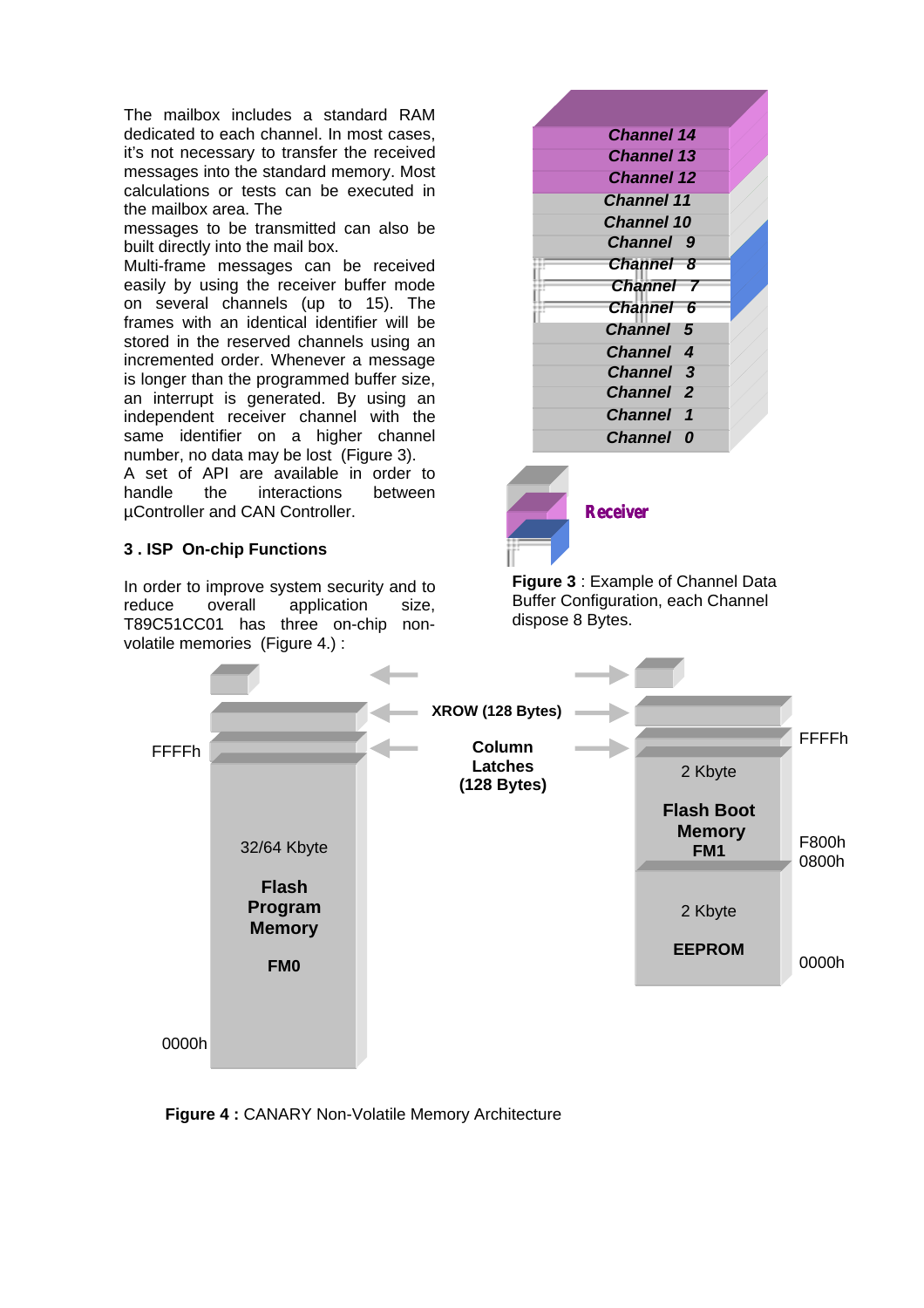- Flash memory FM0 containing 32kByte of program memory
- Flash memory FM1, 2kByte for boot loader and Application Program Interfaces (API)
- 2kByte EEPROM for application parameter storage.

FM0 and FM1 are made of four blocks:

- Memory array
- Extra row (XROW)
- Hardware security byte
- Column latch register.

The column latches contains the input buffers for the three memory blocks. XROW and Hardware security byte are used for FM0 and FM1 read/write (ISP) operations. The 4 MSB of the security byte can be read and written by software, the 4 LSB are readable only by software and are altered by the programmer in parallel mode. Three bits are used to secure the FM0 and FM1 contents against unauthorized access.

For security reasons, the boot memory FM1 can be written only in parallel mode by a programmer whereas the program memory (FM0) and the EEPROM can be altered in parallel mode and by the serial interfaces such as CAN and UART in embedded applications (ISP).

## **3 . 1 . ISP Programming**

To ease and to speed-up the development of T89C51CC01 applications FM1 will contain beside the boot loader, all needed APIs for working with the non-volatile memories (ISP-CAN Protocol). However the customer has the possibility to generate his own routines. T89C51CC01 offers the possibility to locate the customer boot loader in FM0 or FM1.

By using a combination of hardware (programmer in parallel mode) and software programmable flash registers in the Hardware security byte and XROW register T89C51CC01 will starts on one of the three memory locations (Figure 5):

- User application (FM0)
- User boot loader (FM0 or FM1)
- Default boot loader (FM1).

Wherever the program was started, the user has the possibility to change during program execution the memories, e.g. to jump from FM0 to FM1 in order to use the APIs.

The default boot flash loader will include, beside the erase block function, the program byte or page, the verify byte or page, the program security lock bit, and also the ISP-CAN or ISP-UART protocol algorithm which programs FM0 by the data bytes received by the CAN or UART frames.

The program memory FM0 is programmable by:

- the T89C51CC01 boot loader, located by default in FM1
- the user boot loader in FM0
- the user boot loader located in FM1 in place of T89C51CC01 boot loader.

## **4 . CANARY Applications**

T89C51CC01 is especially designed for embedded CAN applications that request easy or frequent code up-date:

- Production automation
- Building automation
- Automotive
- Robotic
- Medical & Agriculture applications

In order to fulfill the request on physical dimensions of very smart applications, like sensors, T89C51CC01 will be available in TQFP44 and CA-BGA64 packages.

High volume and low cost applications are requiring a CAN Controller with same functionality like T89C51CC01 but with reduced memory space and CAN channels. Such device called T89C51CC02, the second element of the "CANARY" family, will be available in a SOIC28 and TSSOP28 package.

State-of-the-art development tools like software simulator, emulators, starter-kit, programmers, binary code of boot loader and API will considerably shorten the Time-To-Market.